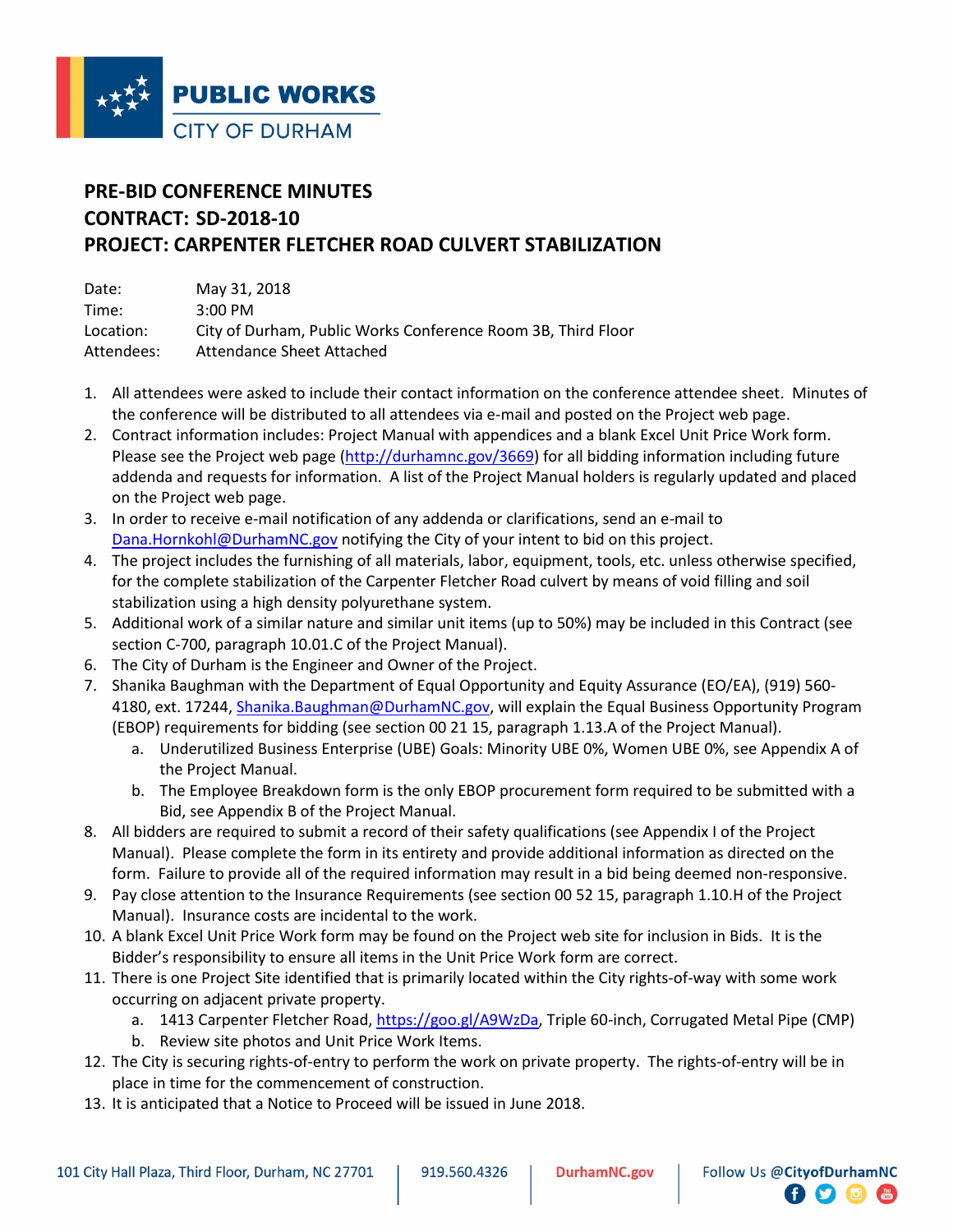- 14. Contract Times: 30-calendar days to Final Completion.
- 15. Contractor shall use the City's contract managing program, PDRx, during the execution of the Contract. This software is web based and administered by the City.
- 16. Any errors or omissions discovered in the Project Manual should be brought to the attention of the Engineer and the City in writing.
- 17. All questions or requests for information must be submitted by 5:00 PM, Monday, June 4, 2018.
- 18. Compile Bid packages carefully. Include all of the required items. Submit bid packages prior to the Bid Opening on Tuesday, June 5, 2018 at 3:00 PM to be held in conference room 3B.
- 19. Dana Hornkohl will serve as the project manager. His phone number is (919) 560-4326, ext. 30246 and email is Dana.Hornkohl@DurhamNC.gov.
- 20. Attendee Questions/Discussions.
	- a. How much polyurethane material is included in the Unit Price Work Item No. 2?
		- i. In the Pre-Bid Conference, City staff stated that the amount of polyurethane material included in item no. 2 was to be determined by the Bidder. This is incorrect. The amount is stated in section 30 12 00, paragraph 1.2.F.3 as 10,000-pounds. However, this is also incorrect. The amount of polyurethane material included in Unit Price Work Item No. 2 is 1,000-pounds. The error will be corrected in Addendum No. 1.
		- ii. To clarify, 1,000-pounds of polyurethane material is included in item no. 2. If additional polyurethane material is needed, it will be paid for using item no. 5, up to 200-pounds.
		- b. Where are the requirements for Unit Price Work Items No. 3 and No. 4?
			- i. Surface Concrete Repair (Item No. 3): Section 30 12 00, paragraphs 1.2.D and 3.2.
			- ii. Culvert Headwall Repair (Item No. 4): Section 30 12 00, paragraph 1.2.E.
		- c. Traffic control is incidental to Unit Price Work Item No. 1, see section 00 21 15, paragraph 1.14.F.
		- d. Time restrictions for performing Work are 8:00 am to 4:30 pm, Monday through Friday, see section 01 10 00, paragraph 1.4.C. The Contractor may request alternative hours with a justification for approval by the Owner.
		- e. Carpenter Fletcher Road is a roadway maintained by the City of Durham, not a roadway maintained by the North Carolina Department of Transportation (NCDOT).

## DPH

These minutes were prepared by Dana Hornkohl on June 1, 2018. Please provide comments and/or additions concerning these minutes by e-mail to Dana.Hornkohl@DurhamNC.gov by the close of business June 4, 2018.

**日り回信**